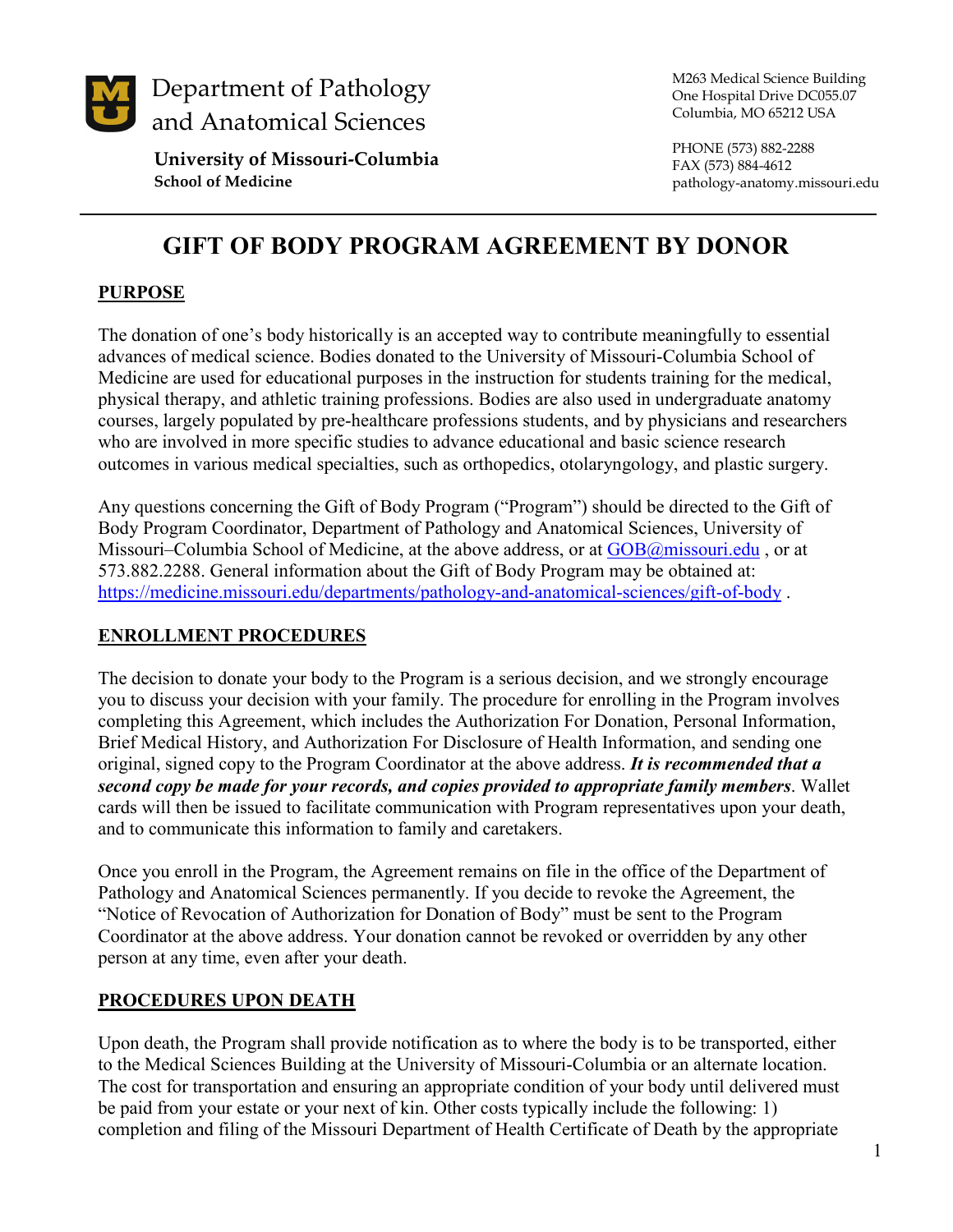authority (hospital or funeral home); and 2) timely removal of the body (within 12 hours) by a funeral home and holding it in refrigeration until transportation can be arranged to the Medical Sciences Building or an alternate location as directed by the Program. Length of refrigeration can affect acceptance to our Program (see below) so the funeral home must be promptly advised about the intent for your body to be donated. If your body cannot be accepted into the Program, representatives of the Program will communicate with your family and/or funeral home regarding the lack of acceptance.

### **CONDITIONS FOR ACCEPTANCE**

In general, conditions leading to rejection of a body donation include: (1) body not intact (e.g. autopsy or organ donation with exception of eye donation); (2) presence of a communicable disease (e.g., tuberculosis, AIDS, or hepatitis) or any bacterial infections; (3) exceeds the maximum weight of 200 lbs.; (4) body not processed in a timely manner following death; or (5) any recent surgeries resulting in incisions not completely healed. Occasionally there are times our Program is full; if we are unable to accept a body, it will be the family's responsibility to make other arrangements for the body.

While most bodies donated to the Program are accepted, acceptance cannot be guaranteed. The final acceptance of a donation is dependent on the body being in a condition suitable for use by our Program at the time of donation. Please make family members aware of this as it will alleviate distress if your body is not accepted by the Program. Completion of this Agreement does not constitute a contract with the University of Missouri, but rather is an indication of your desire to contribute your body to the MU School of Medicine.

### **USE OF DONATED BODIES**

A donated body will be used by the Program in a manner to be determined exclusively by the Program, pursuant to the policies and procedures that are in effect at the time of your death or as they may be revised thereafter.

Donors to the Program understand the following:

- The acceptance and exact use of the donor's body will be at the discretion of the Program. Examples of how the body may be used for education or research include, but are not limited to: medical education and training; advanced clinical training skills; forensic sciences (e.g., pathology, engineering, anthropology).
- For the purposes of education or research, the Program reserves the right to permanently preserve and retain certain tissues and organs of the donor, and/or to create photographic, video, or media images of parts of donors in ways that respect the donor's dignity.
- At times, other accredited institutions have need of body donors. In such cases, the donor body may be transferred to another, approved institution at the discretion of the Program.

Typically after 2-3 years, the remains of the donor's body, except for any remains retained by University for educational and research purposes, will be cremated and either interred or returned as stated in the "Authorization for Donation of Body." *If the person designated in the Authorization to be contacted for the return of the remains fails to claim the remains within 2 years of cremation*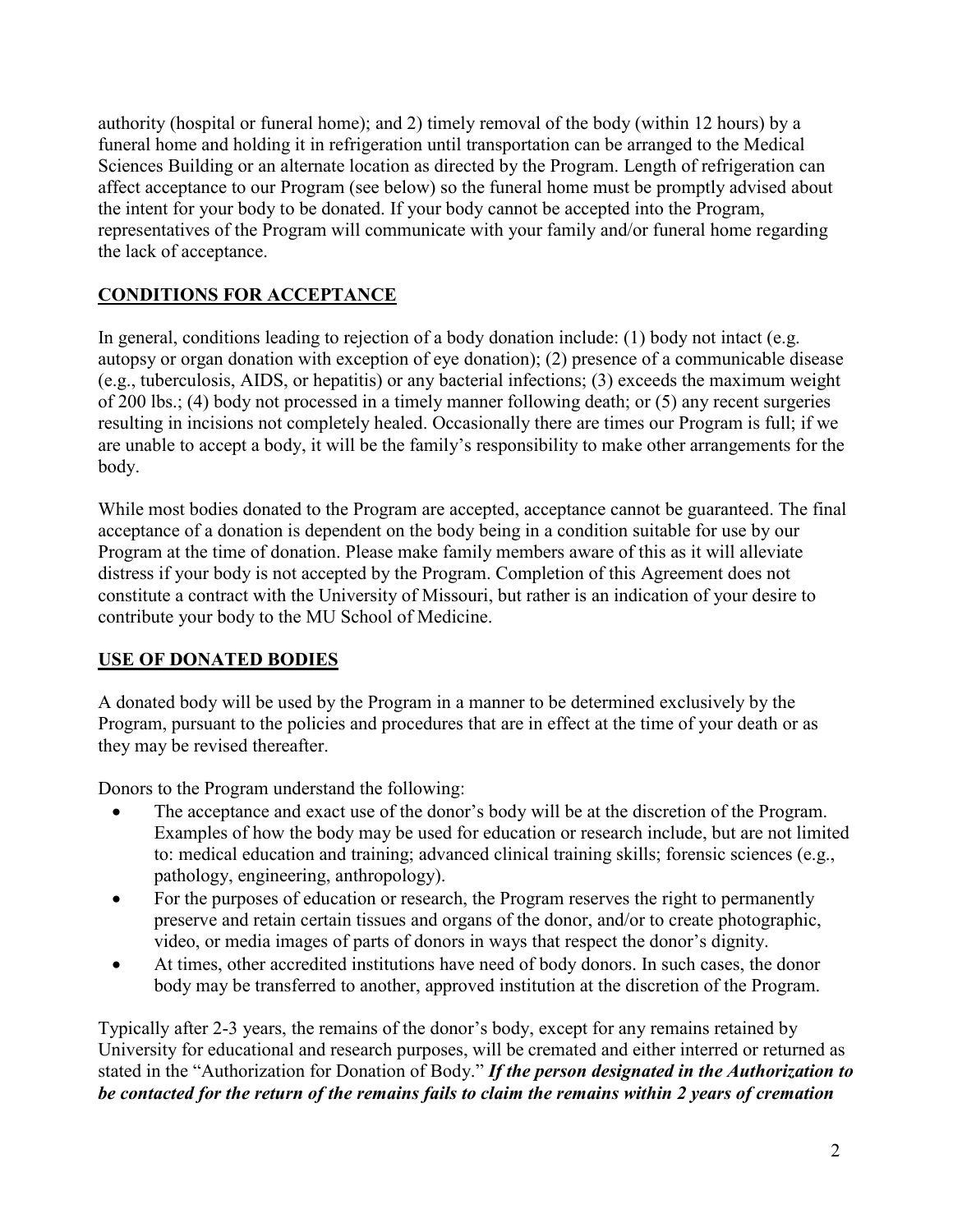*after being notified at the address listed on the Authorization or any updated address, the remains will be interred at the Memorial Park Cemetery.* The cost of interment in Memorial Park Cemetery is born by the University. The gravesite at Memorial Park represents the commingled remains of many individuals. Once interred at Memorial Park Cemetery, remains cannot be retrieved. The location of graves is indicated by a large memorial stone. Individual graves are marked with headstones indicating the year of interment. Names of all individuals interred are maintained on a master list, one copy of which is held at the offices of Memorial Park Cemetery.

### **GIFT OF BODY COMMEMORATION CEREMONY**

Donors may be commemorated in a ceremony organized by medical students, faculty, and staff of the University of Missouri-Columbia. Typically, speakers include faculty and physicians, there are videos of student expressions of gratitude for the gifts of bodies, and musical performances. It is a time to pause for reflection of the gifts of bodies for the advancement of medical science at the University of Missouri-Columbia. Information about the Gift of Body Commemoration Ceremony shall be provided to the individual designated to receive the information about the interment.

### **PRIVACY AND SECURITY OF INFORMATION**

Any information that is obtained about the donor is confidential, and its privacy and security are protected from illegal uses and disclosures in accordance with Federal and Missouri laws. Disclosures will only be made as permitted by law and authorized by the donor or legal representative.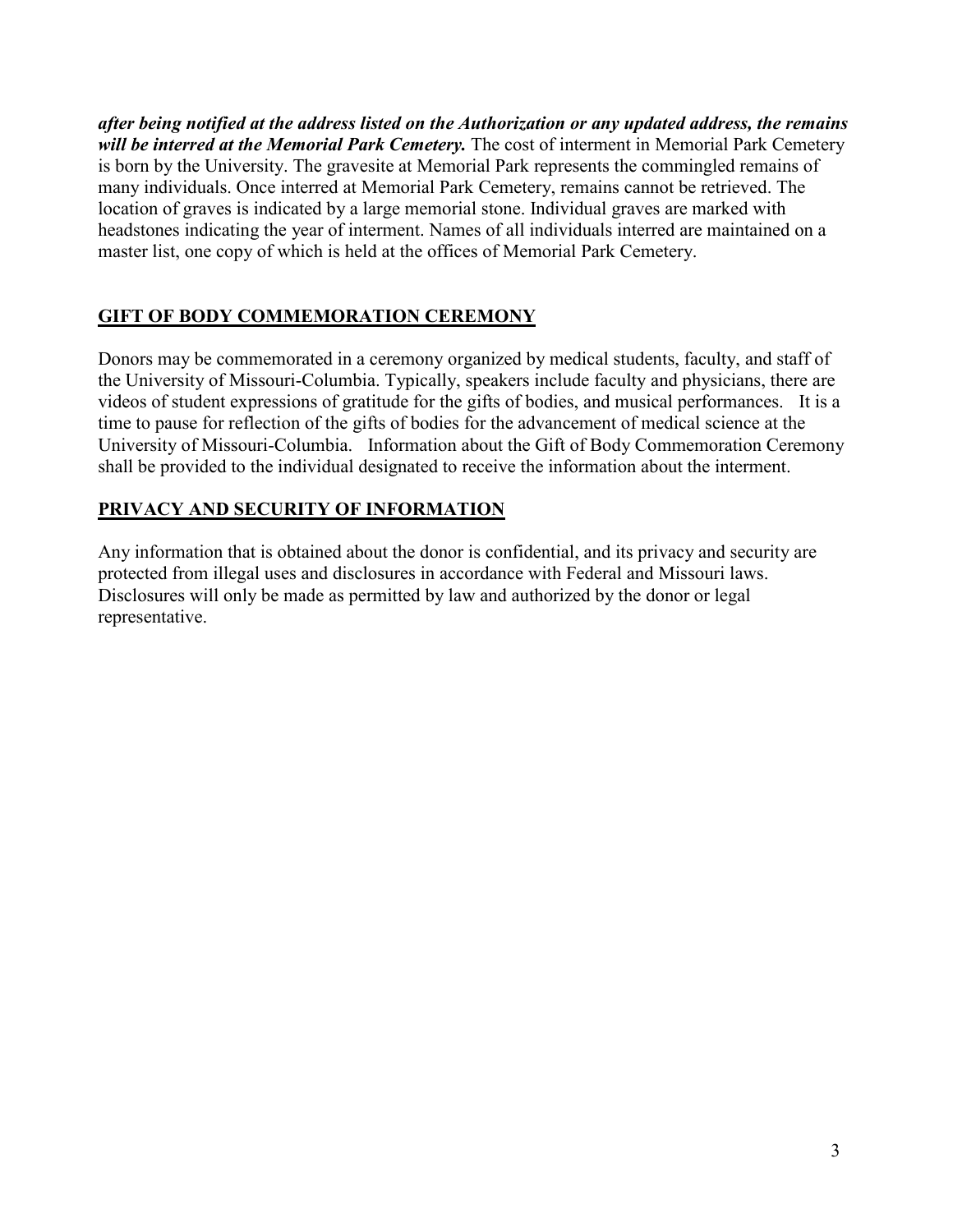## **AUTHORIZATION FOR DONATION OF BODY**

Name (Please Print) \_\_\_\_\_\_\_\_\_\_\_\_\_\_\_\_\_\_\_\_\_\_\_\_\_\_\_\_\_\_\_\_\_\_\_\_\_\_\_\_\_\_\_\_\_\_\_\_ Street Address: \_\_\_\_\_\_\_\_\_\_\_\_\_\_\_\_\_\_\_\_\_\_\_\_\_\_\_\_\_\_\_\_\_\_\_\_\_\_\_\_\_\_\_\_\_\_\_\_\_\_\_\_ City, State, Zip Code: \_\_\_\_\_\_\_\_\_\_\_\_\_\_\_\_\_\_\_\_\_\_\_\_\_\_\_\_\_\_\_\_\_\_\_\_\_\_\_\_\_\_\_\_\_\_\_

I hereby donate my body, following my death, to the Department of Pathology and Anatomical Sciences, University of Missouri – Columbia School of Medicine. I have read and understand all of the information contained in this Agreement.

The remains of my body shall be cremated and:

#### (*Initial applicable statement*)

\_\_\_\_\_\_ Interred at the Memorial Park Cemetery in Columbia, MO, with information about the interment to be provided to (*name, address, and phone number*):

\_\_\_\_\_\_ Returned to (*name, address, and phone number; please consider identifying several individuals in the event the first named individual cannot be located or has died*):

 $\mathcal{L}_\text{G}$  , and the contribution of the contribution of the contribution of the contribution of the contribution of the contribution of the contribution of the contribution of the contribution of the contribution of t

 $\mathcal{L}_\mathcal{L} = \mathcal{L}_\mathcal{L} = \mathcal{L}_\mathcal{L} = \mathcal{L}_\mathcal{L} = \mathcal{L}_\mathcal{L} = \mathcal{L}_\mathcal{L} = \mathcal{L}_\mathcal{L} = \mathcal{L}_\mathcal{L} = \mathcal{L}_\mathcal{L} = \mathcal{L}_\mathcal{L} = \mathcal{L}_\mathcal{L} = \mathcal{L}_\mathcal{L} = \mathcal{L}_\mathcal{L} = \mathcal{L}_\mathcal{L} = \mathcal{L}_\mathcal{L} = \mathcal{L}_\mathcal{L} = \mathcal{L}_\mathcal{L}$ 

*I hereby direct that my body be delivered to the University of Missouri–Columbia to be used for educational and research purposed as set forth in this Agreement***.**

| Signature of Donor   |                                  | Date |
|----------------------|----------------------------------|------|
| Signature of Witness | Print Name Relationship to Donor | Date |

*If the Donor is physically unable to sign this Authorization, another individual may sign this Authorization which shall be witnessed by two adults, at least one of which shall be a disinterested witness. A "disinterested witness" is a person other than the Donor's spouse, child, parent, sibling, grandparent, grandchild, or guardian. By signing below, you are indicating that the Donor has authorized and directed the making of this anatomical gift.*

| Signature of Individual Signing at the Direction of Donor | Date |  |
|-----------------------------------------------------------|------|--|
| Signature of Disinterested Witness                        | Date |  |
| Signature of Witness                                      | Date |  |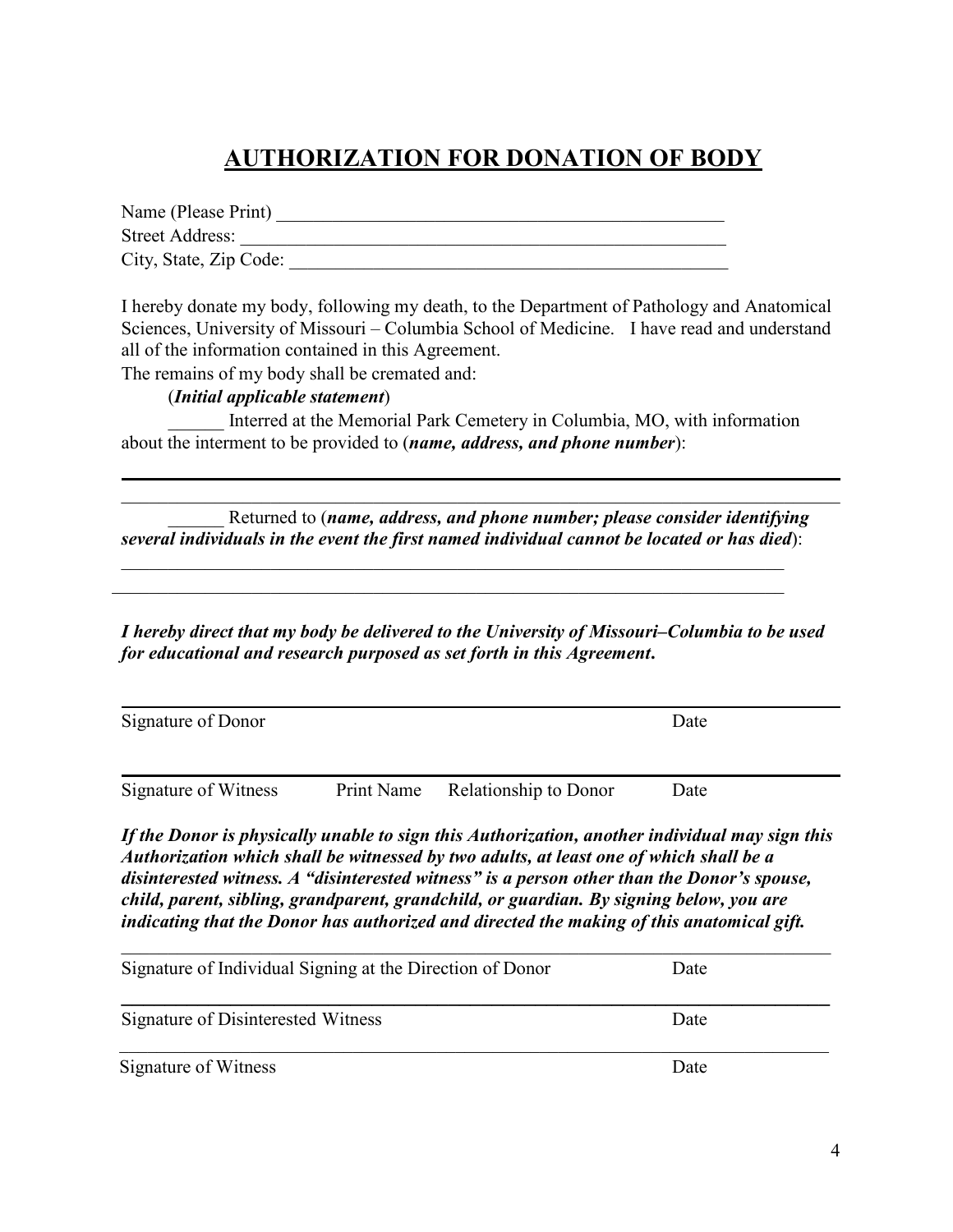# **NOTICE OF REVOCATION OF AUTHORIZATION FOR DONATION OF BODY**

*I, \_\_\_\_\_\_\_\_\_\_\_\_\_\_\_\_\_\_\_\_\_\_\_\_\_\_\_\_\_\_\_\_, hereby revoke my Authorization for Donation of*

*Body, effective immediately*.

Signature of Donor Date

*If the Donor is physically unable to sign this Authorization, another individual may sign this Authorization which shall be witnessed by two adults, at least one of which shall be a disinterested witness. A "disinterested witness" is a person other than the Donor's spouse, child, parent, sibling, grandparent, grandchild, or guardian. By signing below, you are indicating that the Donor has authorized and directed the revocation of this anatomical gift.*

| Signature of Individual Signing at the Direction of Donor | Date |
|-----------------------------------------------------------|------|
| Signature of Disinterested Witness                        | Date |
| Signature of Witness                                      | Date |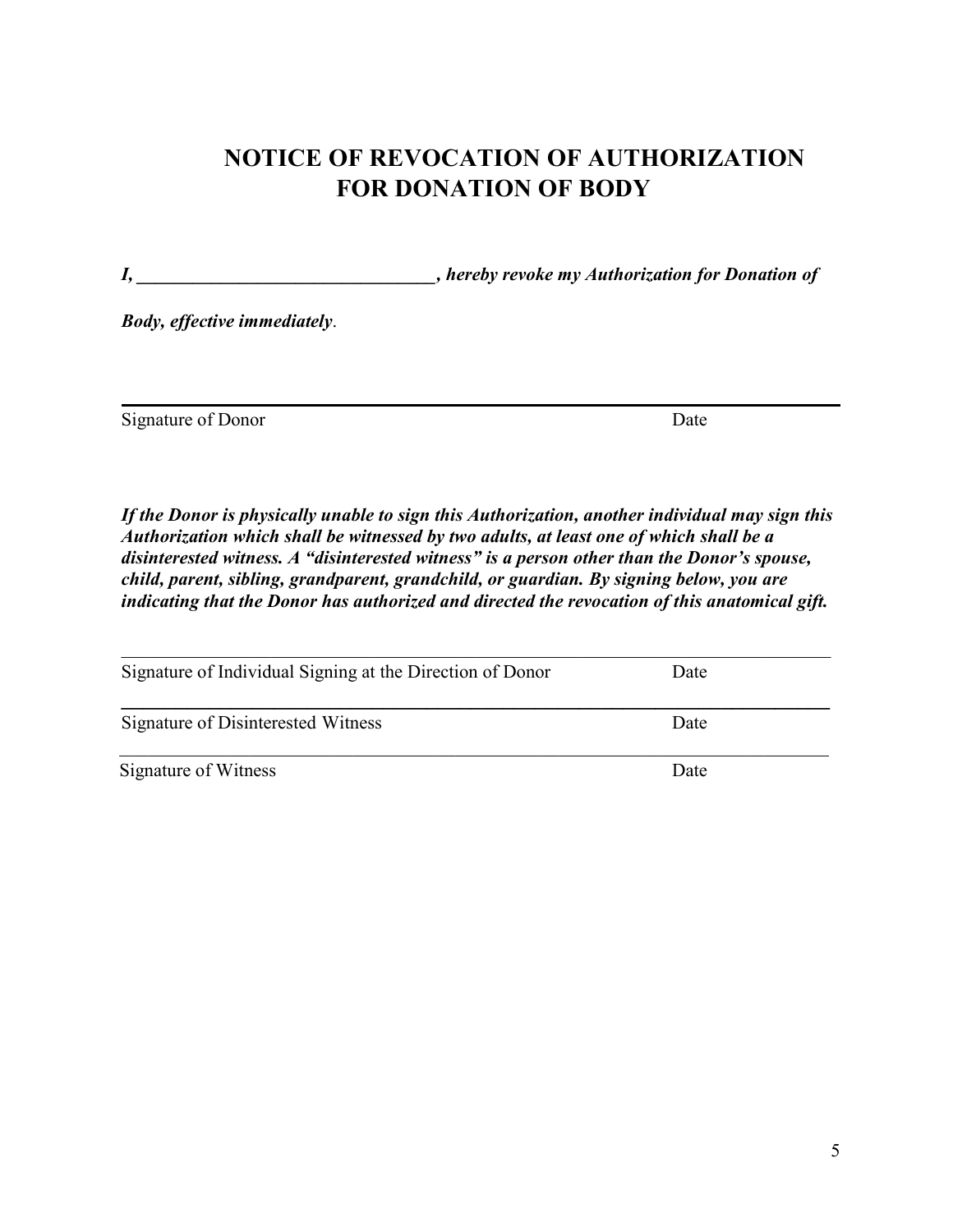### **PERSONAL INFORMATION**

| Name:                         |                                                                                                         |                                                      |                                                                                      |  |
|-------------------------------|---------------------------------------------------------------------------------------------------------|------------------------------------------------------|--------------------------------------------------------------------------------------|--|
|                               | Birthplace (city and state, or foreign country):                                                        |                                                      |                                                                                      |  |
| Date of Birth:                |                                                                                                         |                                                      |                                                                                      |  |
| Social Security Number:       |                                                                                                         |                                                      |                                                                                      |  |
|                               | Ever in Armed Forces (yes or no):                                                                       |                                                      |                                                                                      |  |
|                               | Marital Status (married, never married, widowed, divorced):                                             |                                                      |                                                                                      |  |
|                               | Surviving Spouse/Domestic Partner name (if different<br>from married name, provide full original name): |                                                      |                                                                                      |  |
|                               | Usual Occupation (during most of working life; do not list retired):                                    |                                                      |                                                                                      |  |
| Kind of Business or Industry: |                                                                                                         |                                                      |                                                                                      |  |
| Residence -                   | <b>Street and Number:</b>                                                                               |                                                      |                                                                                      |  |
|                               | City, Town, or Location:                                                                                |                                                      |                                                                                      |  |
|                               | State and Country:                                                                                      |                                                      |                                                                                      |  |
|                               | Zip Code:                                                                                               |                                                      |                                                                                      |  |
|                               | Inside City Limits (yes or no):                                                                         |                                                      |                                                                                      |  |
|                               | <b>Years at Present Address:</b>                                                                        |                                                      |                                                                                      |  |
|                               |                                                                                                         |                                                      | Of Hispanic Origin (yes or no - if yes, specify, Cuban, Mexican, Puerto Rican, etc): |  |
|                               | Race (American Indian, White, Black, etc):                                                              |                                                      |                                                                                      |  |
| Years of Education -          |                                                                                                         | Elementary (secondary 0-12):                         |                                                                                      |  |
|                               |                                                                                                         | College and/or post-college $(1-5 \text{ or } 5+)$ : |                                                                                      |  |
| Father's Name:                |                                                                                                         |                                                      |                                                                                      |  |
|                               | First                                                                                                   | Middle                                               | Last                                                                                 |  |
| Mother's Name:                |                                                                                                         |                                                      |                                                                                      |  |
|                               | First                                                                                                   | Middle                                               | Last                                                                                 |  |
| Signature:                    |                                                                                                         |                                                      |                                                                                      |  |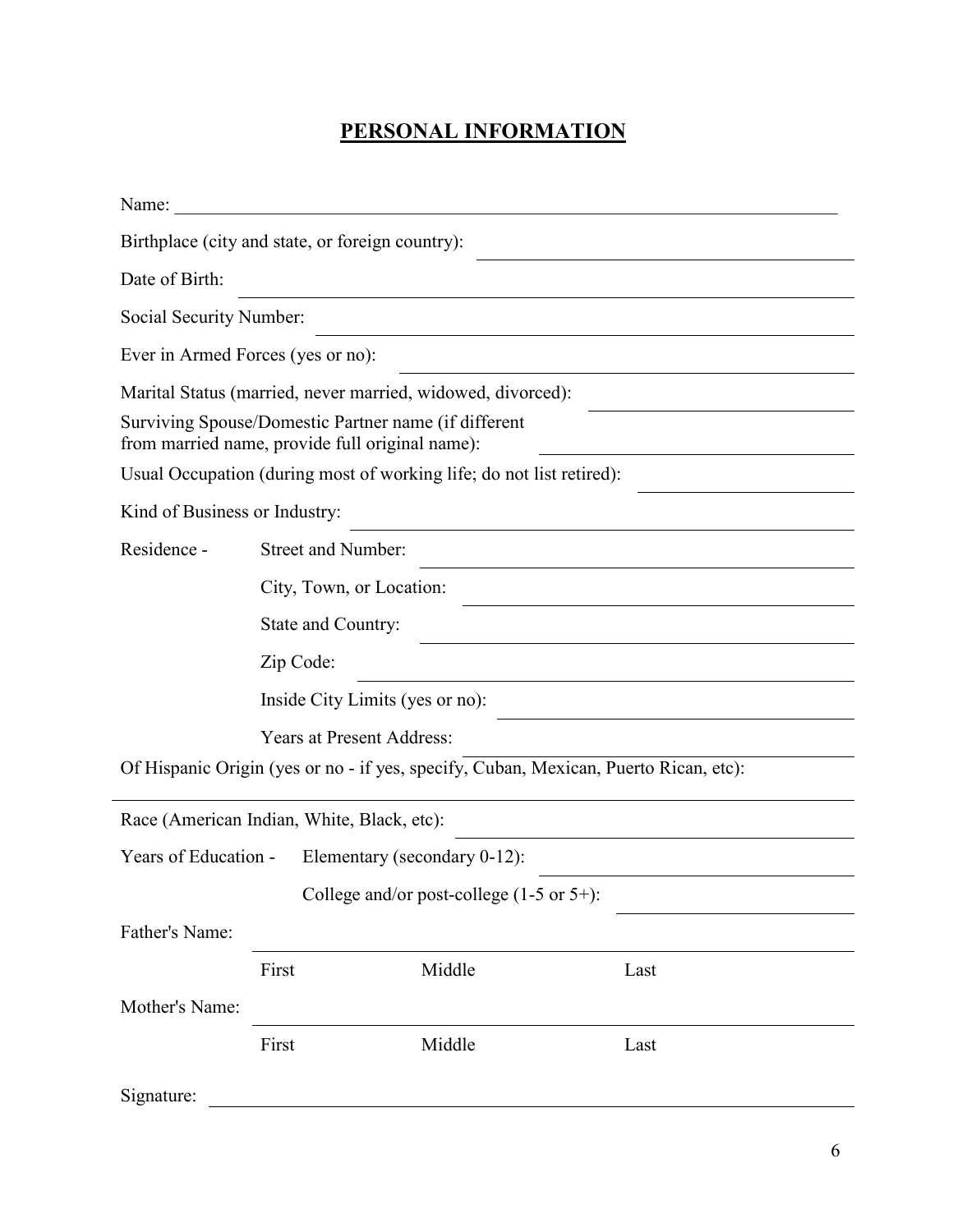## **BRIEF MEDICAL HISTORY**

| Name:<br><u> 1990 - Andrea Station Books, amerikansk politik (</u>                                                                                |        |                                                                                   |  |
|---------------------------------------------------------------------------------------------------------------------------------------------------|--------|-----------------------------------------------------------------------------------|--|
| First                                                                                                                                             | Middle | Last                                                                              |  |
| Date this Form was Completed:                                                                                                                     |        |                                                                                   |  |
| Gender:                                                                                                                                           |        |                                                                                   |  |
|                                                                                                                                                   |        | Sex Assigned at Birth:                                                            |  |
| Date of Birth:                                                                                                                                    |        | <u> 2008 - Andrea Andrew Maria (h. 1878).</u>                                     |  |
|                                                                                                                                                   |        |                                                                                   |  |
|                                                                                                                                                   |        |                                                                                   |  |
|                                                                                                                                                   |        |                                                                                   |  |
|                                                                                                                                                   |        |                                                                                   |  |
|                                                                                                                                                   |        |                                                                                   |  |
|                                                                                                                                                   |        |                                                                                   |  |
|                                                                                                                                                   |        |                                                                                   |  |
| Communicable Diseases (examples include hepatitis, HIV, AIDS, pertussis, rabies, tetanus,<br>Methicillin-resistant staphylococcus aureus [MRSA]): |        |                                                                                   |  |
| and the control of the control of the control of the control of the control of the control of the control of the                                  |        |                                                                                   |  |
|                                                                                                                                                   |        |                                                                                   |  |
| Additional Information Relating to Physical Condition: __________________________                                                                 |        |                                                                                   |  |
|                                                                                                                                                   |        |                                                                                   |  |
|                                                                                                                                                   |        |                                                                                   |  |
|                                                                                                                                                   |        | Abnormalities Acquired Through Injury or Disease: _______________________________ |  |

Signature: \_\_\_\_\_\_\_\_\_\_\_\_\_\_\_\_\_\_\_\_\_\_\_\_\_\_\_\_\_\_\_\_\_\_\_